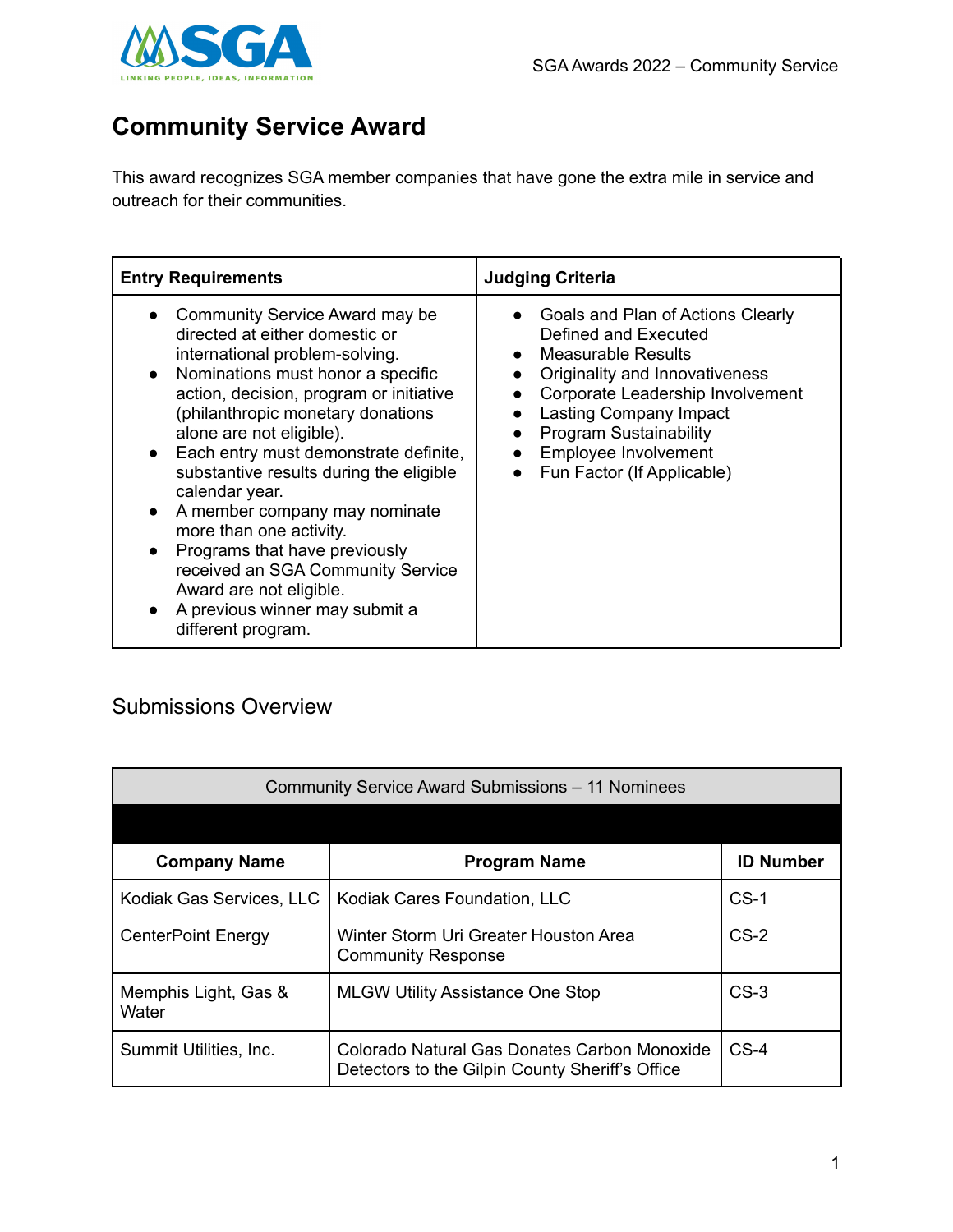

| Community Service Award Submissions - 11 Nominees |                                                                               |         |
|---------------------------------------------------|-------------------------------------------------------------------------------|---------|
|                                                   |                                                                               |         |
| <b>Clearwater Gas System</b>                      | Non-Profit Residential Energy Conservation<br>Super SAVE Program              | $CS-5$  |
| Atmos Energy                                      | Fueling Safe and Thriving Communities:<br><b>Promoting Childhood Literacy</b> | $CS-6$  |
| <b>Atmos Energy</b>                               | Week of Giving                                                                | $CS-7$  |
| <b>Milhouse</b>                                   | <b>Milhouse Charities</b>                                                     | $CS-8$  |
| <b>Boardwalk Pipelines</b>                        | Boardwalk Scholarship Program and Education<br><b>Grant Program</b>           | $CS-9$  |
| <b>Xcel Energy</b>                                | Community Impact - Laura Roberts, Director of<br>Gas Contracting, Xcel Energy | $CS-10$ |
| <b>Xcel Energy</b>                                | Girls & Science - Lauren Gilliland                                            | $CS-11$ |

| <b>Nomination CS-1</b>                                                           |                                                                                                                                                                                                                                                                                                                                                                                                                  |
|----------------------------------------------------------------------------------|------------------------------------------------------------------------------------------------------------------------------------------------------------------------------------------------------------------------------------------------------------------------------------------------------------------------------------------------------------------------------------------------------------------|
| <b>SGA Member Company</b><br><b>Name</b>                                         | <b>Kodiak Gas Services, LLC</b>                                                                                                                                                                                                                                                                                                                                                                                  |
| <b>Program Name</b>                                                              | <b>Kodiak Cares Foundation, LLC</b>                                                                                                                                                                                                                                                                                                                                                                              |
| <b>Program Description</b>                                                       | Kodiak Gas Services created a foundation – The Kodiak Cares<br>Foundation was created in 2021 with one key focus: to create<br>positive change and support employees, charities, and<br>organizations in the communities where Kodiak operates and<br>calls home. There are three parts of the Kodiak Cares<br>Foundation - Employee Assistance Fund, Kodiak Gives Back,<br>and the Scholarship Assistance Fund. |
| <b>Results of/Response to</b><br>the Program                                     | The program was received wonderfully and results will be shared<br>in our 2021 sustainability report in regards to the number of<br>employees we helped, the communities we made a change in<br>and the charities we supported.                                                                                                                                                                                  |
| <b>Contribution to</b><br>"Connecting People,<br><b>Ideas &amp; Information"</b> | Kodiak Cares Foundation illustrated how Kodiak Gas Services<br>puts our workforce and the communities we operate in first in<br>everything we do.                                                                                                                                                                                                                                                                |
| <b>Supporting Documents</b>                                                      | Click to view.                                                                                                                                                                                                                                                                                                                                                                                                   |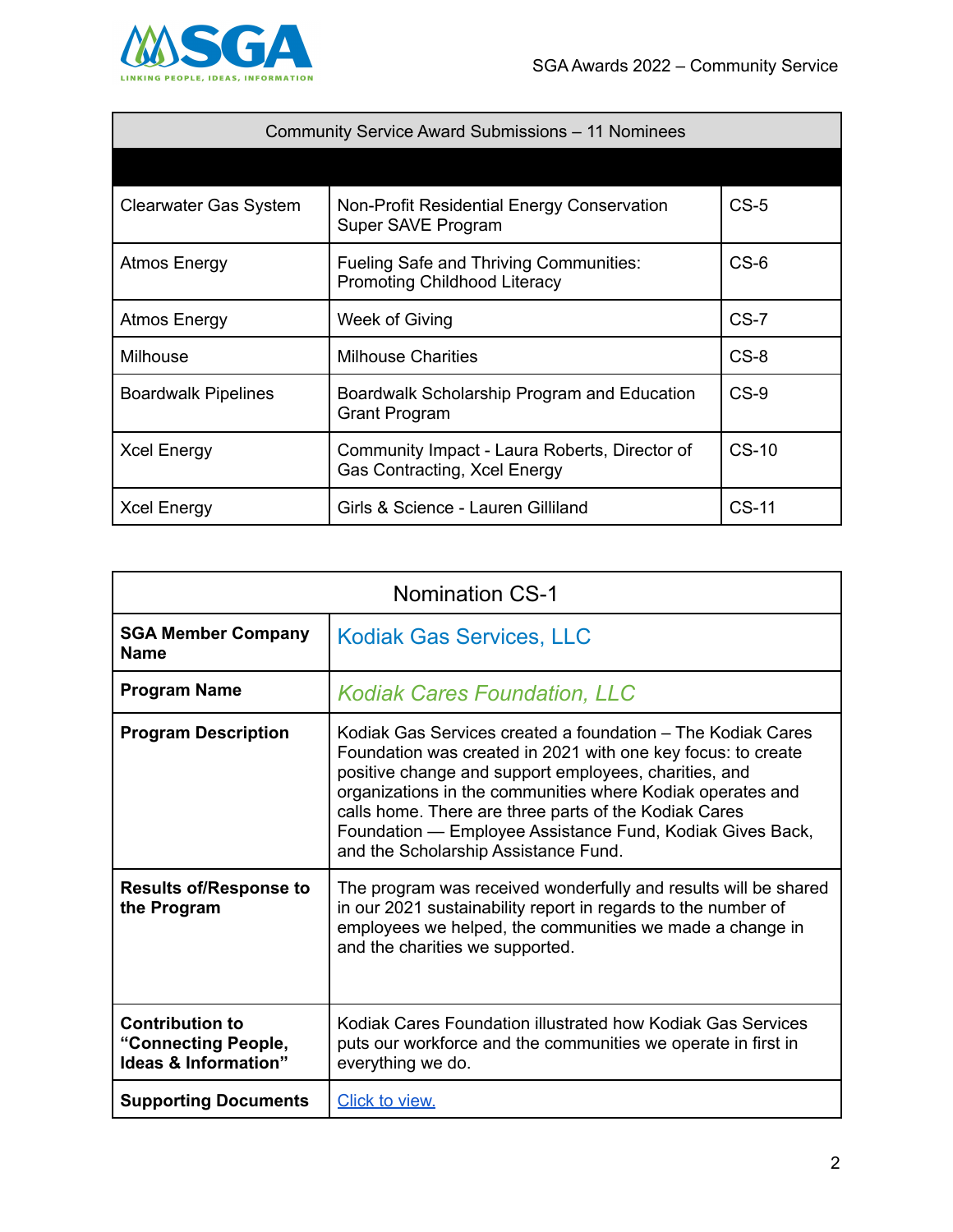

| SGA Membership<br><b>Category</b> | Transmission |
|-----------------------------------|--------------|
|                                   |              |

| <b>Nomination CS-2</b>                                                           |                                                                                                                                                                                                                               |
|----------------------------------------------------------------------------------|-------------------------------------------------------------------------------------------------------------------------------------------------------------------------------------------------------------------------------|
| <b>SGA Member Company</b><br><b>Name</b>                                         | <b>CenterPoint Energy</b>                                                                                                                                                                                                     |
| <b>Program Name</b>                                                              | <b>Winter Storm Uri Greater Houston Area</b><br><b>Community Response</b>                                                                                                                                                     |
| <b>Program Description</b>                                                       | CenterPoint Energy developed a three-pronged strategy to<br>support Houston and surrounding communities after Winter<br>Storm Uri created immediate and significant hardships. See<br>attached material for full description. |
| <b>Results of/Response to</b><br>the Program                                     | Please see attached material for a full description of the impact<br>of CNP's community response.                                                                                                                             |
| <b>Contribution to</b><br>"Connecting People,<br><b>Ideas &amp; Information"</b> | Please see attached description for a full explanation of the<br>program's impact to connecting people with substantial relief<br>efforts.                                                                                    |
| <b>Supporting Documents</b>                                                      | Click to view.                                                                                                                                                                                                                |
| <b>SGA Membership</b><br>Category                                                | <b>Distribution</b>                                                                                                                                                                                                           |

| <b>Nomination CS-3</b>                   |                                                                                                                                                                                                                                                                                                                                                                                                                                                                                                                                                                                                                                                                           |
|------------------------------------------|---------------------------------------------------------------------------------------------------------------------------------------------------------------------------------------------------------------------------------------------------------------------------------------------------------------------------------------------------------------------------------------------------------------------------------------------------------------------------------------------------------------------------------------------------------------------------------------------------------------------------------------------------------------------------|
| <b>SGA Member Company</b><br><b>Name</b> | Memphis Light, Gas and Water                                                                                                                                                                                                                                                                                                                                                                                                                                                                                                                                                                                                                                              |
| <b>Program Name</b>                      | <b>MLGW Utility Asisstance One Stop</b>                                                                                                                                                                                                                                                                                                                                                                                                                                                                                                                                                                                                                                   |
| <b>Program Description</b>               | Memphis Light, Gas and Water (MLGW) is the nation's largest<br>three-service municipal utility, serving more than 429,000<br>customers in Shelby County where approximately 30 percent of<br>customers live below the poverty level. To aid those customers,<br>MLGW hosted the Utility Assistance One Stop on August 21,<br>2021. This was a half-day hybrid event (drive-thru and in-person)<br>providing customers with access to utility assistance, energy<br>conservation information and materials, and food resources. The<br>pandemic caused many organizations to shutter their offices and<br>deliver services electronically. Unfortunately, approximately 20 |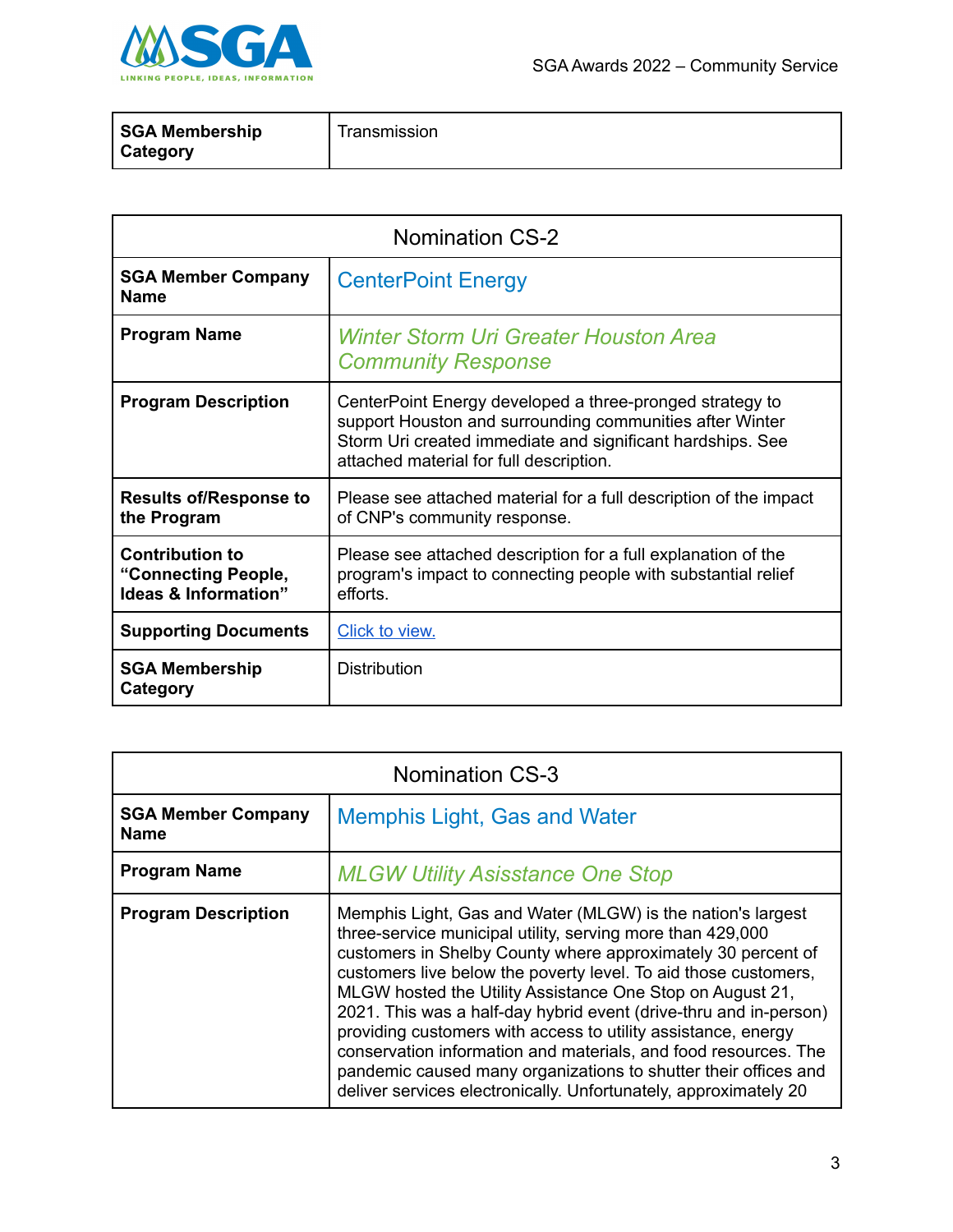

|                                                                       | percent of Memphians do not have access to high-speed<br>internet, and the 80 percent who do have access get mediocre<br>service with fewer than 10 percent of Memphians having service<br>via a fiber line. With millions of dollars available for utility<br>assistance and the 2020-2021 fiscal year ending on September<br>30, 2021, MLGW partnered with local utility assistance providers<br>to present the Utility Assistance One-Stop on August 21, 2021.<br>While all attendees could receive information and resources, this<br>event was targeted to customers eligible to apply for LIHEAP<br>assistance but had not applied in the current fiscal year. MLGW<br>partnered with the Midsouth Food Bank, Gethsemane Gardens<br>Church of Christ, the Vollintine Evergreen Community<br>Association, and local utility assistance providers to host the<br>event. Approximately 60 MLGW employees volunteered to staff<br>resources stations and distribute information the day of the<br>event. Pre-event media can be found by clicking here.<br>To address local COVID-19 gathering guidelines, this was a<br>hybrid event. Upon vehicles arriving at the event, they were given<br>an information/screening card by volunteers to complete. The<br>screening card was given to staff at the LIHEAP station to begin<br>screening for LIHEAP eligibility. After returning the card,<br>attendees drove by various stations to receive the following:<br>1) a two-week supply of non-perishable food;<br>2) Energy-saving information and weatherization kit;<br>3) MLGW CARES packet with information about MLGW and<br>other special programs;<br>4) Three stops with utility assistance applications/information and<br>5) Low Income Home Energy Assistance Program (LIHEAP)<br>screening and/or application processing.<br>At the last station, customers were notified if they were eligible to<br>apply for LIHEAP. At that point, customers were allowed to enter<br>the host facility to complete an application with a counselor or<br>given an application packet to complete and return if they chose<br>not to stay. Those submitting the application on-site were given a<br>\$200 grocery store gift card. For on-site media, please click here. |
|-----------------------------------------------------------------------|-----------------------------------------------------------------------------------------------------------------------------------------------------------------------------------------------------------------------------------------------------------------------------------------------------------------------------------------------------------------------------------------------------------------------------------------------------------------------------------------------------------------------------------------------------------------------------------------------------------------------------------------------------------------------------------------------------------------------------------------------------------------------------------------------------------------------------------------------------------------------------------------------------------------------------------------------------------------------------------------------------------------------------------------------------------------------------------------------------------------------------------------------------------------------------------------------------------------------------------------------------------------------------------------------------------------------------------------------------------------------------------------------------------------------------------------------------------------------------------------------------------------------------------------------------------------------------------------------------------------------------------------------------------------------------------------------------------------------------------------------------------------------------------------------------------------------------------------------------------------------------------------------------------------------------------------------------------------------------------------------------------------------------------------------------------------------------------------------------------------------------------------------------------------------------------------------------------------------------------------------------------------------------|
| <b>Results of/Response to</b><br>the Program                          | It is estimated that over 700 vehicles attended the event. Due to<br>time constraints, only 300 vehicles were screened and received<br>weatherization information/kits and food resources. At the event,<br>\$195,000 in utility assistance and \$40,000 in food gift cards was<br>awarded. In addition, 500 attendees received MLGW CARES<br>packet assistance the day of the event.                                                                                                                                                                                                                                                                                                                                                                                                                                                                                                                                                                                                                                                                                                                                                                                                                                                                                                                                                                                                                                                                                                                                                                                                                                                                                                                                                                                                                                                                                                                                                                                                                                                                                                                                                                                                                                                                                       |
| <b>Contribution to</b><br>"Connecting People,<br>Ideas & Information" | As a result of the program, more MLGW customers learned<br>about the available utility assistance resources. Due to this<br>event, the LIHEAP administrator agency saw a tremendous<br>increase in application intake after the event and was able to<br>expend most funds available in the fiscal year (September 30,<br>2021.                                                                                                                                                                                                                                                                                                                                                                                                                                                                                                                                                                                                                                                                                                                                                                                                                                                                                                                                                                                                                                                                                                                                                                                                                                                                                                                                                                                                                                                                                                                                                                                                                                                                                                                                                                                                                                                                                                                                             |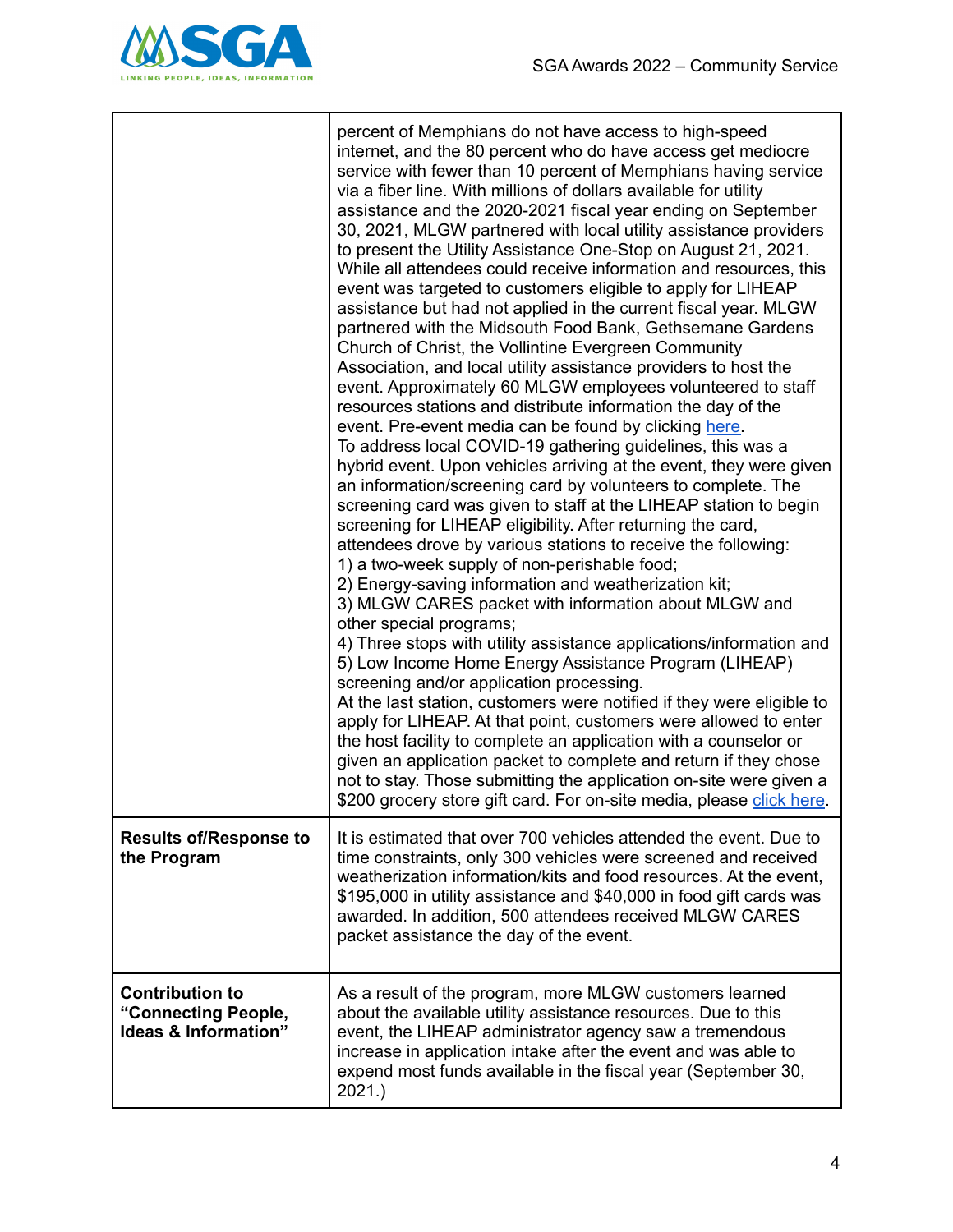

| SGA Membership<br>Category | Municipal |
|----------------------------|-----------|
|                            |           |

| <b>Nomination CS-4</b>                                                |                                                                                                                                                                                                                                                                                                                                                                                                                                                                                                                                                                                                                                                                                                                       |
|-----------------------------------------------------------------------|-----------------------------------------------------------------------------------------------------------------------------------------------------------------------------------------------------------------------------------------------------------------------------------------------------------------------------------------------------------------------------------------------------------------------------------------------------------------------------------------------------------------------------------------------------------------------------------------------------------------------------------------------------------------------------------------------------------------------|
| <b>SGA Member Company</b><br><b>Name</b>                              | <b>Summit Utilities, Inc.</b>                                                                                                                                                                                                                                                                                                                                                                                                                                                                                                                                                                                                                                                                                         |
| <b>Program Name</b>                                                   | Colorado Natural Gas Donates Carbon Monoxide<br>Detectors to the Gilpin County Sheriff's Office                                                                                                                                                                                                                                                                                                                                                                                                                                                                                                                                                                                                                       |
| <b>Program Description</b>                                            | As part of the Colorado Natural Gas (CNG) community giving<br>program, in March 2021, CNG donated 36 carbon monoxide<br>detectors to the Gilpin County Sheriff's Office. Not only did our<br>company respond to a community need, but we were also able to<br>tap into an opportunity to enhance a teachable moment around<br>safety. Carbon monoxide is called the "invisible killer" because it<br>is a colorless, odorless, poisonous gas. With proper installation,<br>these carbon monoxide detectors offer an extra level of safety to<br>residents of the rural Colorado community and are extremely<br>beneficial to those in the Gilpin County service area in guarding<br>against carbon monoxide exposure. |
| <b>Results of/Response to</b><br>the Program                          | The donated carbon monoxide detectors were distributed by the<br>Central City Fire Department, Timberline Fire Protection District,<br>and Gilpin Ambulance Authority to citizens throughout Blackhawk<br>and Central City. Additionally, these emergency services<br>agencies provided educational materials and installed the units<br>for free to local community members.                                                                                                                                                                                                                                                                                                                                         |
| <b>Contribution to</b><br>"Connecting People,<br>Ideas & Information" | CNG's contribution increased the safety of our communities and<br>provided a valuable public service campaign, educating residents<br>about the dangers of carbon monoxide poisoning.                                                                                                                                                                                                                                                                                                                                                                                                                                                                                                                                 |
| <b>Supporting Documents</b>                                           | Click to view.                                                                                                                                                                                                                                                                                                                                                                                                                                                                                                                                                                                                                                                                                                        |
| <b>SGA Membership</b><br>Category                                     | <b>Distribution</b>                                                                                                                                                                                                                                                                                                                                                                                                                                                                                                                                                                                                                                                                                                   |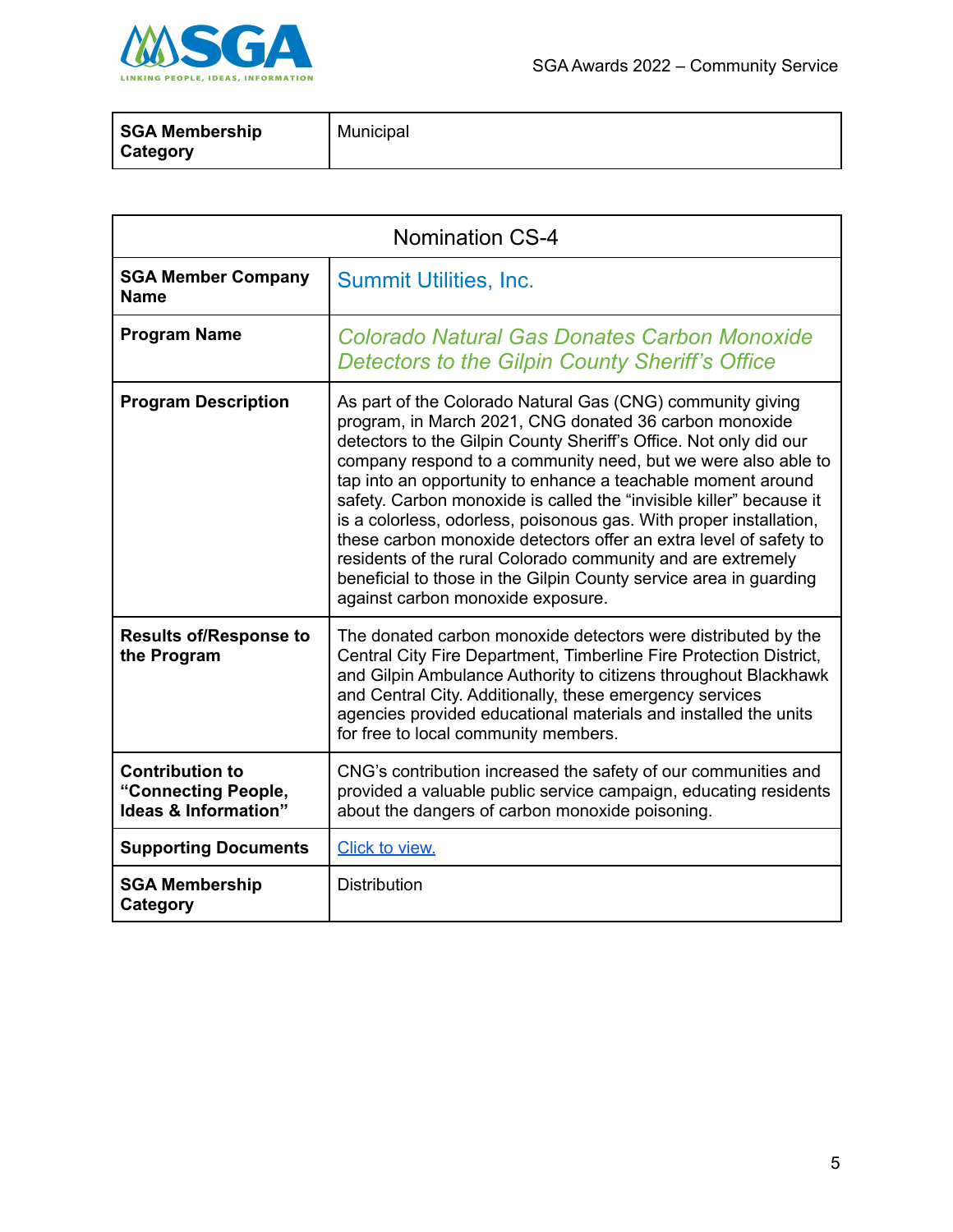

| <b>Nomination CS-5</b>                                                |                                                                                                                                                                                                                                                                                                                                                                                                                                                                                                                                                                                                                                                                                                                                                                                                                                                                                                                                                                                                                                                                                               |
|-----------------------------------------------------------------------|-----------------------------------------------------------------------------------------------------------------------------------------------------------------------------------------------------------------------------------------------------------------------------------------------------------------------------------------------------------------------------------------------------------------------------------------------------------------------------------------------------------------------------------------------------------------------------------------------------------------------------------------------------------------------------------------------------------------------------------------------------------------------------------------------------------------------------------------------------------------------------------------------------------------------------------------------------------------------------------------------------------------------------------------------------------------------------------------------|
| <b>SGA Member Company</b><br><b>Name</b>                              | <b>Clearwater Gas System</b>                                                                                                                                                                                                                                                                                                                                                                                                                                                                                                                                                                                                                                                                                                                                                                                                                                                                                                                                                                                                                                                                  |
| <b>Program Name</b>                                                   | <b>Non-Profit Residential Energy Conservation Super</b><br><b>SAVE Program</b>                                                                                                                                                                                                                                                                                                                                                                                                                                                                                                                                                                                                                                                                                                                                                                                                                                                                                                                                                                                                                |
| <b>Program Description</b>                                            | Habitat of Pinellas and West Pasco County has been a<br>community advocate for working with local families to provide<br>affordable housing. As such Clearwater Gas System has forged<br>a successful partnership with Habitat to provide affordable<br>natural gas energy via the Non-Profit Residential Energy<br>Conservation Super SAVE Program. Clearwater Gas System's<br>non-profit incentive allowance provides incentives for our<br>residential customers of any non-profit agency who builds to<br>install energy-efficient appliances such as tank/tankless water<br>heating, furnace, dryer and range. Participation in this program is<br>open to any non-profit agency that builds gas homes and<br>purchases a gas water heater from Clearwater Gas System and<br>selects Clearwater Gas System as their natural gas energy<br>provider. This program also provides for Affordable Workforce<br>Housing in the Tampa Bay area, which is a high priority for the<br>City of Clearwater and the nineteen other municipal areas that<br>are served by the Clearwater Gas System. |
| <b>Results of/Response to</b><br>the Program                          | Since partnering with Habitat for Humanity of Pinellas and West<br>Pasco counties, Clearwater Gas System has equipped<br>approximately 200 Habitat homes with natural gas energy and<br>energy-efficient natural gas appliances. Comparatively,<br>households that use natural gas for cooking, heating, and clothes<br>drying save an average of approximately 68% annually<br>compared to electricity. In addition, Florida homeowners gain<br>peace of mind knowing that natural gas will continue to flow even<br>during the threat of Hurricanes and/or severe weather.                                                                                                                                                                                                                                                                                                                                                                                                                                                                                                                  |
| <b>Contribution to</b><br>"Connecting People,<br>Ideas & Information" | Through the work of Habitat for Humanity of Pinellas and West<br>Pasco Counties, over 660 families have found new hope in the<br>form of homeownership and affordable housing. And as a result<br>of Clearwater Gas System's partnership with Habitat,<br>approximately 200 habitat homeowners that built their homes in<br>Clearwater Gas System's territory are reaping the benefit of<br>affordable energy to power their homes for cooking, water<br>heating and/or heating their homes.                                                                                                                                                                                                                                                                                                                                                                                                                                                                                                                                                                                                  |
| <b>Supporting Documents</b>                                           | Click to view.                                                                                                                                                                                                                                                                                                                                                                                                                                                                                                                                                                                                                                                                                                                                                                                                                                                                                                                                                                                                                                                                                |
| <b>SGA Membership</b><br>Category                                     | Municipal                                                                                                                                                                                                                                                                                                                                                                                                                                                                                                                                                                                                                                                                                                                                                                                                                                                                                                                                                                                                                                                                                     |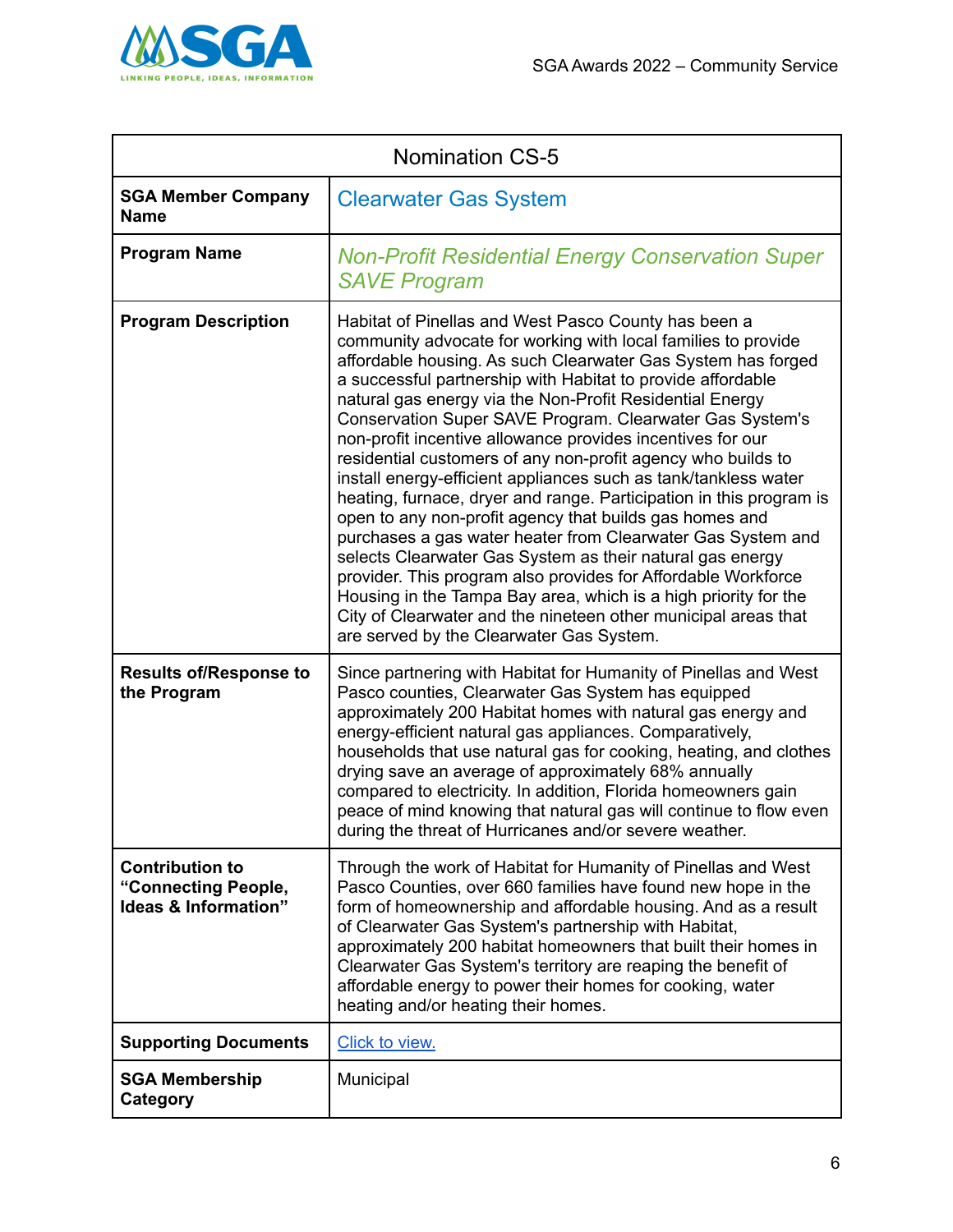

| <b>Nomination CS-6</b>                       |                                                                                                                                                                                                                                                                                                                                                                                                                                                                                                                                                                                                                                                                                                                                                                                                                                                                                                                                                                                                                                                                                                                                                                                                                                                                                                                                                                                                                                                                                                                                                                                                                    |
|----------------------------------------------|--------------------------------------------------------------------------------------------------------------------------------------------------------------------------------------------------------------------------------------------------------------------------------------------------------------------------------------------------------------------------------------------------------------------------------------------------------------------------------------------------------------------------------------------------------------------------------------------------------------------------------------------------------------------------------------------------------------------------------------------------------------------------------------------------------------------------------------------------------------------------------------------------------------------------------------------------------------------------------------------------------------------------------------------------------------------------------------------------------------------------------------------------------------------------------------------------------------------------------------------------------------------------------------------------------------------------------------------------------------------------------------------------------------------------------------------------------------------------------------------------------------------------------------------------------------------------------------------------------------------|
| <b>SGA Member Company</b><br><b>Name</b>     | <b>Atmos Energy</b>                                                                                                                                                                                                                                                                                                                                                                                                                                                                                                                                                                                                                                                                                                                                                                                                                                                                                                                                                                                                                                                                                                                                                                                                                                                                                                                                                                                                                                                                                                                                                                                                |
| <b>Program Name</b>                          | <b>Fueling Safe and Thriving Communities: Promoting</b><br><b>Childhood Literacy</b>                                                                                                                                                                                                                                                                                                                                                                                                                                                                                                                                                                                                                                                                                                                                                                                                                                                                                                                                                                                                                                                                                                                                                                                                                                                                                                                                                                                                                                                                                                                               |
| <b>Program Description</b>                   | We believe in making a difference in the lives of children by<br>collaborating with local school districts and education foundations<br>to provide resources to help students read at grade level by third<br>grade. Third grade marks the shift from "learning to read" to<br>"reading to learn," which means deficient readers are at greater<br>risk of falling behind. According to research, kids who enter<br>school ready to learn are more likely to read proficiently by third<br>grade. Furthermore, according to research, students who read on<br>grade level by third grade are five times more likely to graduate<br>ready for success in college or career. Children in underserved<br>school districts are more vulnerable to falling behind in<br>grade-level reading proficiency and remote and hybrid learning<br>necessitated by the COVID-19 pandemic has exacerbated these<br>vulnerabilities to an even greater degree. To improve third-grade<br>literacy scores, Atmos Energy partners with United to Learn,<br>United Way of Metropolitan Dallas, and many other nonprofit<br>organizations dedicated to this cause. Atmos Energy also<br>partnered with local education foundations to provide book<br>vending machines to local school districts. Book vending<br>machines hold up to 300 books and provide a variety of different<br>types of books from beginner to advanced reading elementary<br>levels. In addition to providing students easy access to literature,<br>they also serve as a great reward system for kids for good<br>behavior, good grades, and good attendance. |
| <b>Results of/Response to</b><br>the Program | Among our many partnerships to promote childhood literacy, our<br>support for United to Learn provides one tangible example of the<br>impact we're making. Since 2020, Atmos Energy has partnered<br>with United to Learn to sponsor its annual Learning Launch<br>program. Learning Launch equips teachers in 47 Dallas ISD<br>elementary schools with critical learning resources that are not<br>addressed through limited public school budgets, including<br>physical objects that aid understanding of writing, books<br>organized in levels of difficulty for an emergent reader, tables,<br>and rugs. At this year's kickoff event at Harllee Elementary<br>School, we presented United to Learn with a \$50,000 donation to<br>benefit Learning Launch, which will help support 26,100 students<br>and more than 2,100 educators. We will also offer our employees<br>volunteer opportunities to help United to Learn with their                                                                                                                                                                                                                                                                                                                                                                                                                                                                                                                                                                                                                                                                          |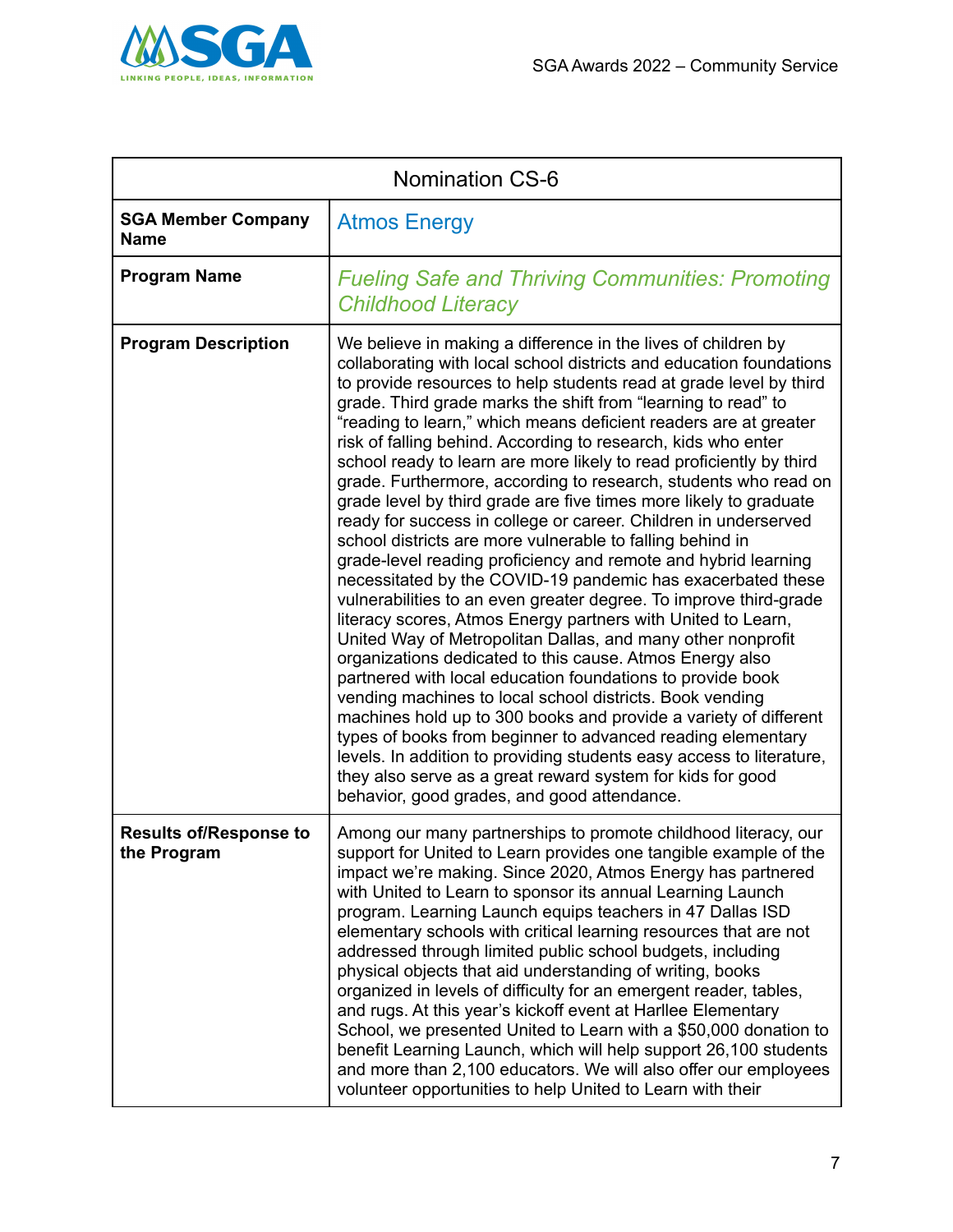

|                                                                       | childhood literacy efforts.                                                                                                                                                                                                                                                                                                                                                                                                                                                                                                                                                                                                                                                     |
|-----------------------------------------------------------------------|---------------------------------------------------------------------------------------------------------------------------------------------------------------------------------------------------------------------------------------------------------------------------------------------------------------------------------------------------------------------------------------------------------------------------------------------------------------------------------------------------------------------------------------------------------------------------------------------------------------------------------------------------------------------------------|
| <b>Contribution to</b><br>"Connecting People,<br>Ideas & Information" | We aim to encourage the love of reading by retaining all the<br>important elements of storytime: read-along pacing, life lessons,<br>and a visual connection between words and text. In the fiscal<br>year 2021, in partnership with United Way of Metropolitan Dallas<br>and Vooks, a streaming service exclusively dedicated to<br>animated storybooks, approximately 116,000 free one-year<br>Vooks subscriptions were provided to elementary school<br>students and teachers. Vooks brings children's books to life with<br>animated illustrations and narrated stories, making reading a<br>more accessible and rewarding activity for parents, children, and<br>teachers. |
| <b>SGA Membership</b><br>Category                                     | <b>Distribution</b>                                                                                                                                                                                                                                                                                                                                                                                                                                                                                                                                                                                                                                                             |

| <b>Nomination CS-7</b>                       |                                                                                                                                                                                                                                                                                                                                                                                                                                                                                                                                                                                                                                                                                                                                                                                                                                                                                                                                                                                    |
|----------------------------------------------|------------------------------------------------------------------------------------------------------------------------------------------------------------------------------------------------------------------------------------------------------------------------------------------------------------------------------------------------------------------------------------------------------------------------------------------------------------------------------------------------------------------------------------------------------------------------------------------------------------------------------------------------------------------------------------------------------------------------------------------------------------------------------------------------------------------------------------------------------------------------------------------------------------------------------------------------------------------------------------|
| <b>SGA Member Company</b><br><b>Name</b>     | <b>Atmos Energy</b>                                                                                                                                                                                                                                                                                                                                                                                                                                                                                                                                                                                                                                                                                                                                                                                                                                                                                                                                                                |
| <b>Program Name</b>                          | <b>Week of Giving</b>                                                                                                                                                                                                                                                                                                                                                                                                                                                                                                                                                                                                                                                                                                                                                                                                                                                                                                                                                              |
| <b>Program Description</b>                   | Every year, our extraordinary employees work together during<br>Week of Giving, an event that raises hundreds of thousands of<br>dollars, as part of our commitment to Fueling Safe and Thriving<br>Communities. Held Sept. 13 through Sept. 17, 2021, Atmos<br>Energy's Week of Giving was filled with opportunities to support<br>United Way, No Kid Hungry, and The Salvation Army through fun<br>team-building activities including virtual Bingo and Kahoot!<br>games hosted by senior leaders, competitions for free Paid Time<br>Off days, and Fueling Safe and Thriving Communities swag<br>purchases, among many other opportunities that evoke a healthy<br>competition between employees to raise much-needed funds. In<br>addition, funds were also dedicated to impact Homes for our<br>Troops, an organization that builds and donates specially<br>adapted custom homes nationwide for severely injured post-9/11<br>veterans, helping them to rebuild their lives. |
| <b>Results of/Response to</b><br>the Program | Atmos Energy employees pledged to donate \$827,495 during the<br>company's annual Week of Giving campaign, to benefit United<br>Way, No Kid Hungry, and The Salvation Army. Doubling the<br>financial impact for these essential organizations through its<br>Fueling Safe and Thriving Communities initiative, Atmos Energy<br>matches all employee donations to these vital nonprofits -<br>bringing the total amount raised to more than \$1.6 million. These<br>funds, distributed across the eight states Atmos Energy serves,                                                                                                                                                                                                                                                                                                                                                                                                                                                |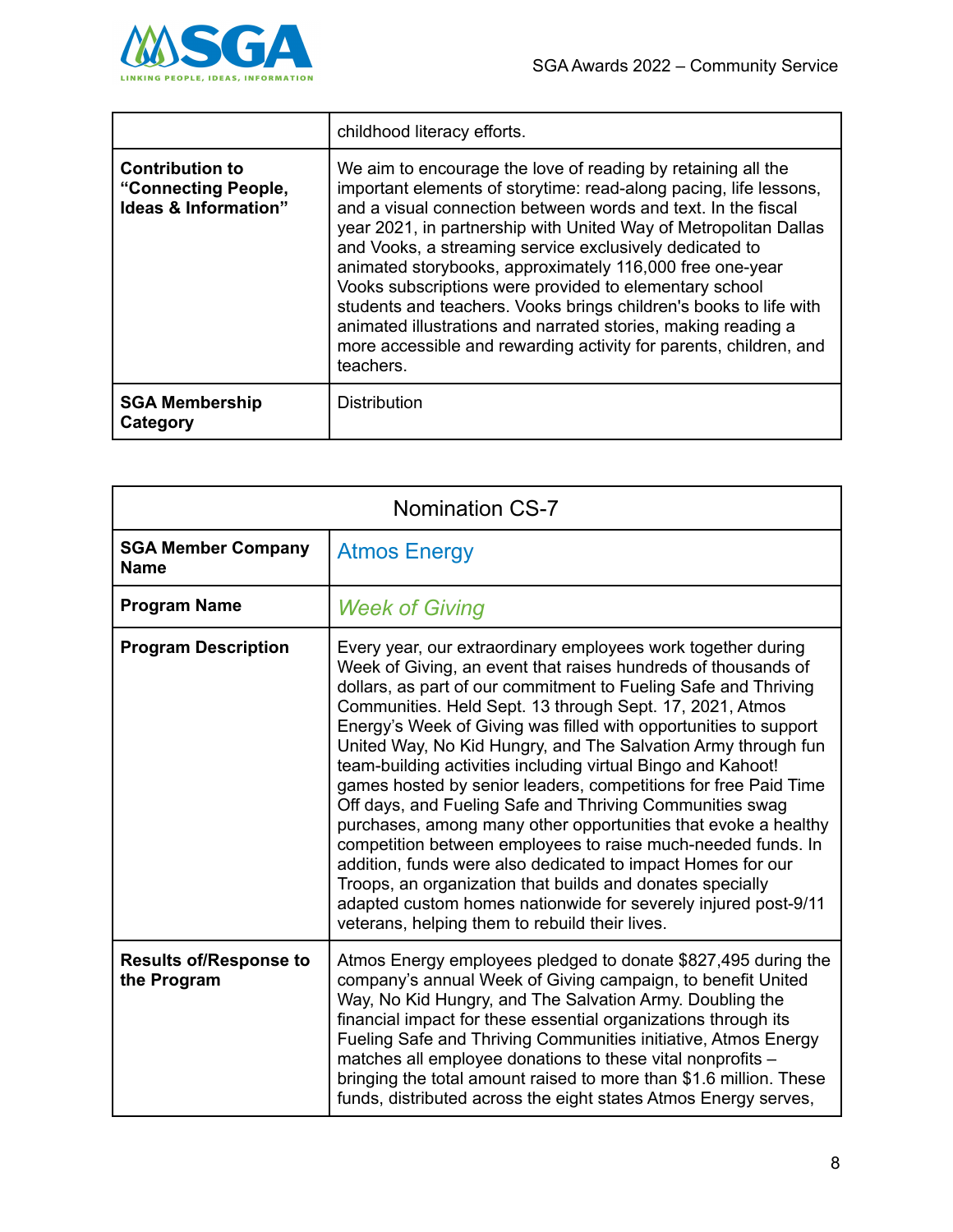

|                                                                       | are focused on three key beneficiaries: students, heroes, and<br>neighbors.                                                                                                                                                                                                                                                                                                                                                                                                                     |
|-----------------------------------------------------------------------|-------------------------------------------------------------------------------------------------------------------------------------------------------------------------------------------------------------------------------------------------------------------------------------------------------------------------------------------------------------------------------------------------------------------------------------------------------------------------------------------------|
| <b>Contribution to</b><br>"Connecting People,<br>Ideas & Information" | Embracing the mission of each organization, Atmos Energy<br>employees believe strongly in supporting United Way to fight for<br>the health, education, and financial stability of every person in<br>every community; No Kid Hungry to support school districts, food<br>banks, and after school programs with a promise to eradicate<br>childhood hunger; and The Salvation Army to assist<br>approximately 23 million Americans annually in fighting addiction,<br>poverty, and homelessness. |
| <b>SGA Membership</b><br>Category                                     | <b>Distribution</b>                                                                                                                                                                                                                                                                                                                                                                                                                                                                             |

| <b>Nomination CS-8</b>                       |                                                                                                                                                                                                                                                                                                                                                                                                                                                                                                                                                                                                                                                                                                                                                                                                                                                                                                    |
|----------------------------------------------|----------------------------------------------------------------------------------------------------------------------------------------------------------------------------------------------------------------------------------------------------------------------------------------------------------------------------------------------------------------------------------------------------------------------------------------------------------------------------------------------------------------------------------------------------------------------------------------------------------------------------------------------------------------------------------------------------------------------------------------------------------------------------------------------------------------------------------------------------------------------------------------------------|
| <b>SGA Member Company</b><br><b>Name</b>     | <b>Milhouse</b>                                                                                                                                                                                                                                                                                                                                                                                                                                                                                                                                                                                                                                                                                                                                                                                                                                                                                    |
| <b>Program Name</b>                          | <b>Milhouse Charities</b>                                                                                                                                                                                                                                                                                                                                                                                                                                                                                                                                                                                                                                                                                                                                                                                                                                                                          |
| <b>Program Description</b>                   | Milhouse Charities was established as a 501c3 private<br>foundation in 2012 by Wilbur C. Milhouse (Chairman) and his<br>wife Dawn C. Milhouse (Executive Director). Milhouse Charities<br>exists to support the education, exposure, and advancement of<br>underrepresented youth and minorities in science, technology,<br>engineering, and math. Our vision is to reinvest through strategic<br>partnerships with STEM and Service based community<br>organizations that align with the Milhouse Family of Companies;<br>Human Potential, Corporate Citizenship, which allow us to be the<br>bridge from the community to success to make a sustainable<br>impact. Having invested nearly one million dollars in<br>organizations and programming, and completed over 6000 hours<br>of hands-on community service, we are intentional about being<br>the change we wish to see around the globe. |
| <b>Results of/Response to</b><br>the Program | We have the power to decide how we show up and overcome<br>challenges. We accomplish this with the mindset of positively<br>impacting the communities where MILHOUSE and the family of<br>companies work. The year 2021 began with great anticipation as<br>we and the world hoped to start the healing process from the<br>covid 19 pandemic and the endemics that have plagued our<br>underserved for centuries. We did just that. The realization that<br>life, as we know it could end in a moment, strengthened our<br>resolve to SHOW UP in STEM education, job readiness, and<br>accessibility to food and water and continue the work started in<br>2012 to be the bridge that connects the underserved with access,                                                                                                                                                                       |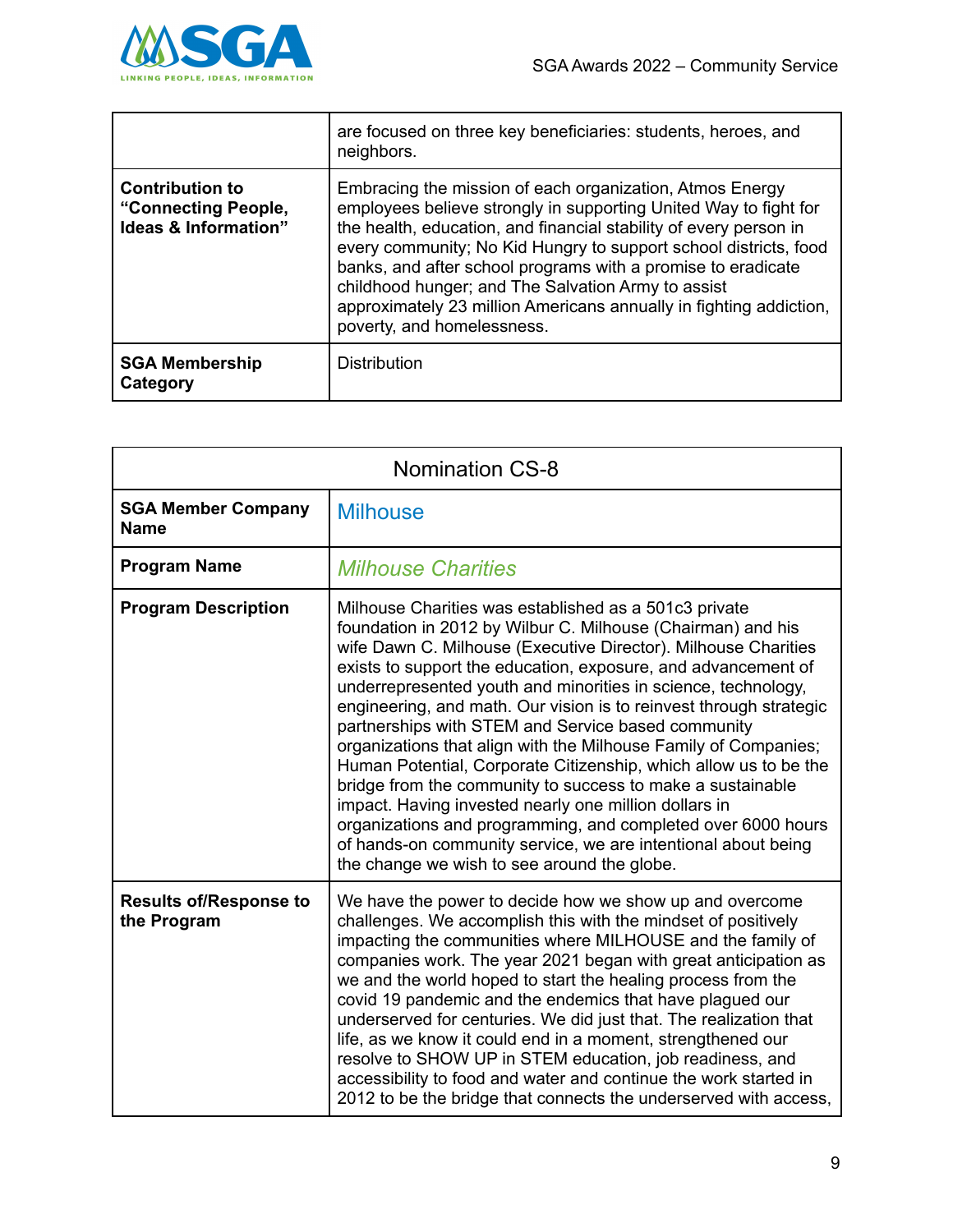

|                                                                                  | resources, and opportunities. STEM EDUCATION: Our<br>partnership with Project SYNCERE, Aerostar Aviation, The<br>University of Illinois Champaign Urbana (CEE Classroom), The<br>University of Illinois Chicago (New Engineering Building), NSBE,<br>Future Cities, College Tours, and Girls 4 Science is doing the<br>work creating resources and creating equity in educational<br>opportunities for underrepresented students from elementary<br>school through higher education in Chicago, and the surrounding<br>communities. COMMUNITY: We genuinely believe that "Many<br>Hands Make Light Work" and are grateful to have been of service<br>with The Salvation Army, Chicago Park District, Habitat for<br>Humanity, Culinary Care, The Bloc Chicago, Little Brothers of<br>The Elderly, Chi Gives Back. JOB READINESS & SKILLED<br>TRADE CAREERS: Our partnership with the Polished Pebbles<br>Pink Hard Hat Project will prepare and instill the critical<br>communication, social, and trade skills that will ensure equitable<br>career employment for girls and women. HUNGER: Milhouse<br>Annual Holiday Food Drive (Lake Ridge School Gary, Harmony<br>Community Cares Food Pantry Chicago and The Greater<br>Chicago Food Depository in Chicago (packing 25,249 lbs of food<br>providing 21,107 meals) to surrounding communities.<br>GOODNESS KNOWS NO BOUNDARIES: The pandemic and<br>civil unrest may have slowed down our commitment to creating<br>innovative solutions and improving communities worldwide but<br>didn't stop it. Our partners, The Kerry K Foundation, Something<br>Good in Englewood, MMP for Humanity, Project I Am, and The<br>Answer Inc., were able to distribute 0ver 2,000 pairs of No Lace<br>Sneakers from Chicago and the Suburbs to Ghana. In addition to<br>donating rice, vegetable oil, and noodles to 5000 people in the<br>Awhum community in Nigeria, our ongoing Gift of Life Water Well<br>project has raised more than half the money towards the effort<br>for clean water in Awhum. |
|----------------------------------------------------------------------------------|---------------------------------------------------------------------------------------------------------------------------------------------------------------------------------------------------------------------------------------------------------------------------------------------------------------------------------------------------------------------------------------------------------------------------------------------------------------------------------------------------------------------------------------------------------------------------------------------------------------------------------------------------------------------------------------------------------------------------------------------------------------------------------------------------------------------------------------------------------------------------------------------------------------------------------------------------------------------------------------------------------------------------------------------------------------------------------------------------------------------------------------------------------------------------------------------------------------------------------------------------------------------------------------------------------------------------------------------------------------------------------------------------------------------------------------------------------------------------------------------------------------------------------------------------------------------------------------------------------------------------------------------------------------------------------------------------------------------------------------------------------------------------------------------------------------------------------------------------------------------------------------------------------------------------------------------------------------------------------------------------------------------------------------------------|
| <b>Contribution to</b><br>"Connecting People,<br><b>Ideas &amp; Information"</b> | The heart of our mission is to support STEM education within<br>underserved communities. The strength of our contribution is a<br>holistic approach with our partner organizations at every grade<br>level and inclusive of financial support, mentorship, workshops,<br>seminars, and internships.                                                                                                                                                                                                                                                                                                                                                                                                                                                                                                                                                                                                                                                                                                                                                                                                                                                                                                                                                                                                                                                                                                                                                                                                                                                                                                                                                                                                                                                                                                                                                                                                                                                                                                                                               |
| <b>SGA Membership</b><br>Category                                                | <b>Associate Member</b>                                                                                                                                                                                                                                                                                                                                                                                                                                                                                                                                                                                                                                                                                                                                                                                                                                                                                                                                                                                                                                                                                                                                                                                                                                                                                                                                                                                                                                                                                                                                                                                                                                                                                                                                                                                                                                                                                                                                                                                                                           |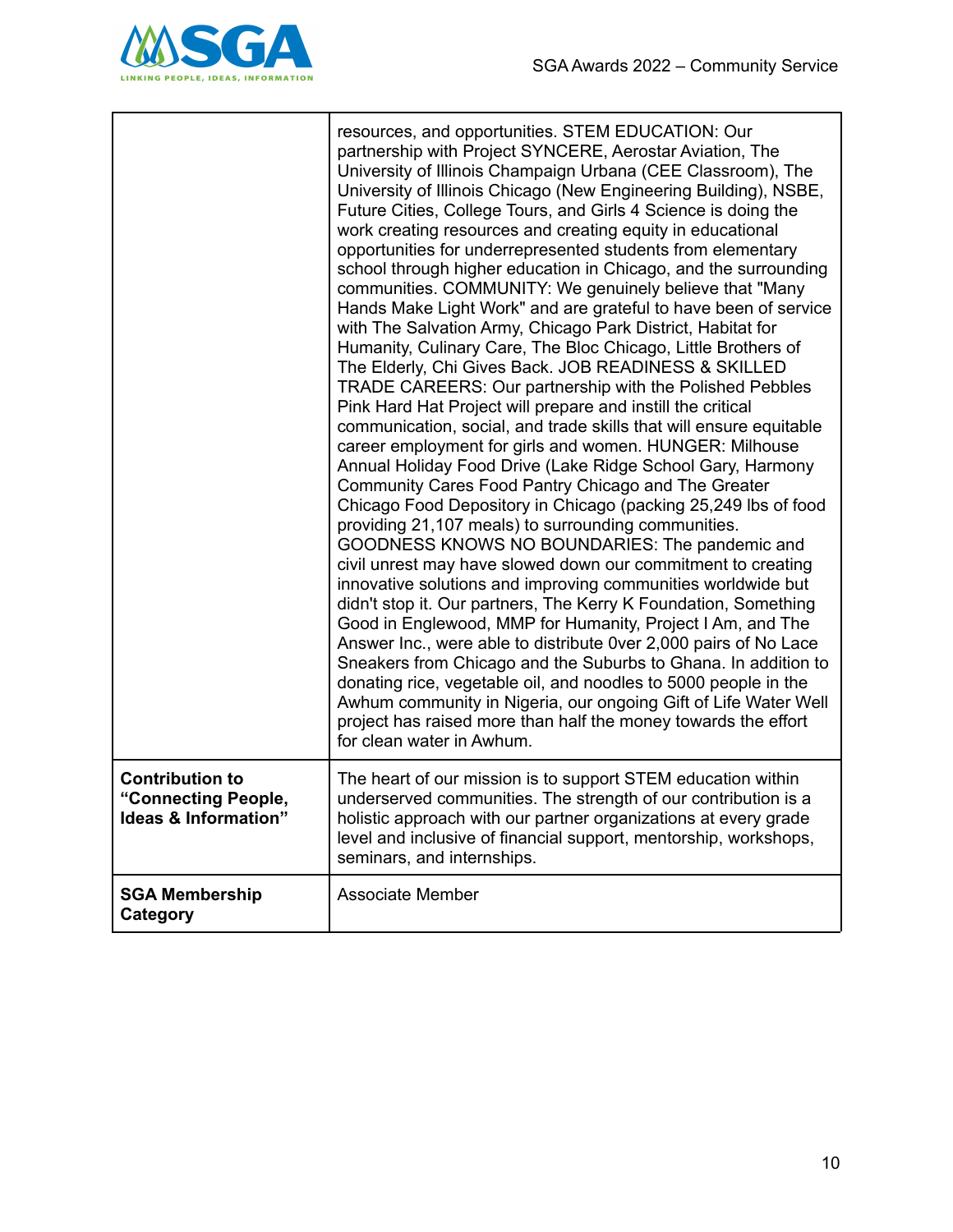

| <b>Nomination CS-9</b>                                                |                                                                                                                                                                                                                                                                                                                                                                                                                                                                                                                                                                                                                                                                                                                                                                                                          |
|-----------------------------------------------------------------------|----------------------------------------------------------------------------------------------------------------------------------------------------------------------------------------------------------------------------------------------------------------------------------------------------------------------------------------------------------------------------------------------------------------------------------------------------------------------------------------------------------------------------------------------------------------------------------------------------------------------------------------------------------------------------------------------------------------------------------------------------------------------------------------------------------|
| <b>SGA Member Company</b><br><b>Name</b>                              | <b>Boardwalk Pipelines</b>                                                                                                                                                                                                                                                                                                                                                                                                                                                                                                                                                                                                                                                                                                                                                                               |
| <b>Program Name</b>                                                   | <b>Boardwalk Scholarship Program and Education</b><br><b>Grant Program</b>                                                                                                                                                                                                                                                                                                                                                                                                                                                                                                                                                                                                                                                                                                                               |
| <b>Program Description</b>                                            | Boardwalk is proudly committed to the communities we serve.<br>We provide educational opportunities for students in the regions<br>where we operate through two programs. To advance the<br>educational opportunities for local elementary and middle school<br>students, Boardwalk has an Education Grant program. This<br>program is open to any elementary and middle schools located<br>on a property where Boardwalk operates its pipeline systems.<br>Eligible schools can apply for an annual grant to use for<br>equipment, special programs, or other education-driven<br>endeavors. Boardwalk also offers a scholarship program for<br>seniors who attend high schools located near our pipeline<br>right-of-way. One eligible student from each school will receive a<br>\$1,000 scholarship. |
| <b>Results of/Response to</b><br>the Program                          | There are 61 elementary and middle schools on our pipeline<br>system that are eligible to receive Boardwalk's annual Education<br>Grant. During the pandemic in 2020 and 2021, a check for the<br>full grant amount was sent to all eligible schools without the<br>school administrators having to request it. There are 35 high<br>schools that are eligible for Boardwalk's Scholarship Program.<br>Since 2013, 246 high school seniors have received a scholarship<br>award. In 2020, we sent an additional cash donation to all 61<br>schools and 35 high schools to assist their COVID-19 safety<br>efforts.                                                                                                                                                                                       |
| <b>Contribution to</b><br>"Connecting People,<br>Ideas & Information" | Boardwalk's Education Grant Program and Scholarship Program<br>seek to provide resources to improve educational programs and<br>aid students in pursuing educational opportunities.                                                                                                                                                                                                                                                                                                                                                                                                                                                                                                                                                                                                                      |
| <b>SGA Membership</b><br>Category                                     | Transmission                                                                                                                                                                                                                                                                                                                                                                                                                                                                                                                                                                                                                                                                                                                                                                                             |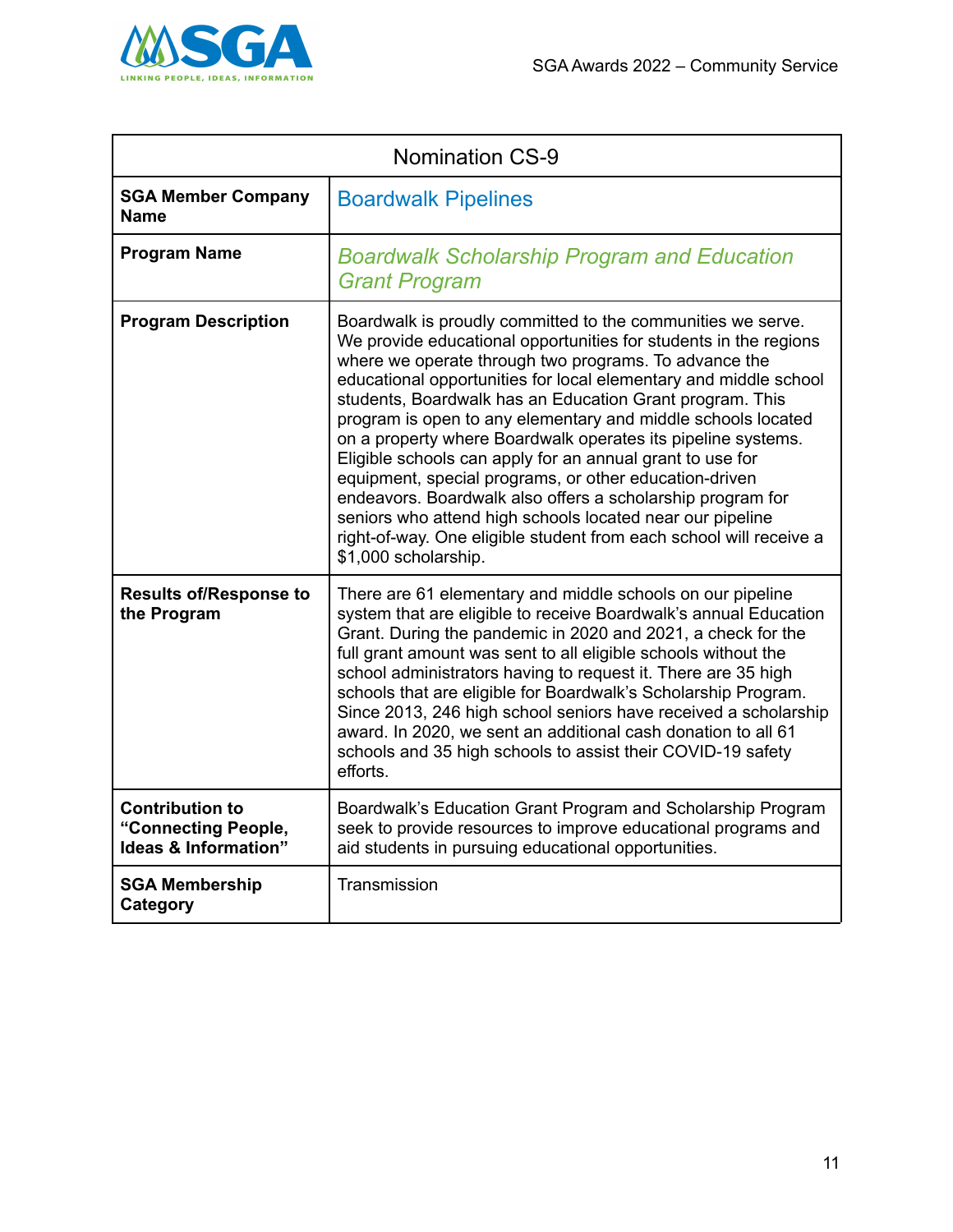

| <b>Nomination CS-10</b>                                                          |                                                                                                                                                                                                                                                                                                                                                                                                                                                                                                                                                                                                                                                                                                                                                                                                                                                                                                                                                                                       |
|----------------------------------------------------------------------------------|---------------------------------------------------------------------------------------------------------------------------------------------------------------------------------------------------------------------------------------------------------------------------------------------------------------------------------------------------------------------------------------------------------------------------------------------------------------------------------------------------------------------------------------------------------------------------------------------------------------------------------------------------------------------------------------------------------------------------------------------------------------------------------------------------------------------------------------------------------------------------------------------------------------------------------------------------------------------------------------|
| <b>SGA Member Company</b><br><b>Name</b>                                         | <b>Xcel Energy</b>                                                                                                                                                                                                                                                                                                                                                                                                                                                                                                                                                                                                                                                                                                                                                                                                                                                                                                                                                                    |
| <b>Program Name</b>                                                              | Community Impact - Laura Roberts, Director of<br><b>Gas Contracting, Xcel Energy</b>                                                                                                                                                                                                                                                                                                                                                                                                                                                                                                                                                                                                                                                                                                                                                                                                                                                                                                  |
| <b>Program Description</b>                                                       | Laura Roberts has been with Xcel Energy for 15 years and<br>currently serves as the Director of Gas Contracting. Her team<br>manages the gas construction contractors for gas distribution<br>pipeline projects. In addition to being a leader at Xcel Energy,<br>she is a true champion for our volunteer program and her service<br>has had a tremendous impact on the community. Laura regularly<br>serves as a volunteer team leader for Xcel Energy's Day of<br>Service, the Company's largest corporate volunteer effort.<br>Companywide, our 2021 Day of Service engaged over 3,400<br>volunteers. 2021 marked the 11th year of this event and Laura<br>Roberts has participated every year. Laura leads one of our<br>largest volunteer projects at Colorado Feeding Kids, engaging<br>500 volunteers and packing thousands of pounds of food that<br>benefit kids and families in need throughout Colorado. She also<br>regularly organizes volunteer projects for her team. |
| <b>Results of/Response to</b><br>the Program                                     | Thanks to Laura's volunteer efforts, thousands of pounds of food<br>have been distributed to children and families in need in<br>Colorado. Her volunteer project packs well over 100,000 meals<br>for Colorado Feeding Kids and she has led 500 volunteers for<br>this project. Laura was a recent recipient of the Xcel Energy<br>Good Energy Award, an award that recognizes employees who<br>volunteer their time, talent and energy to make immediate and<br>lasting change in the communities we serve.                                                                                                                                                                                                                                                                                                                                                                                                                                                                          |
| <b>Contribution to</b><br>"Connecting People,<br><b>Ideas &amp; Information"</b> | Laura's efforts were part of our companywide volunteer impact<br>(last year Xcel Energy had 5,600 volunteers contributing 69,000<br>volunteer hours across our eight states), which keeps our<br>company connected to our communities. It is employees and<br>leaders like Laura Roberts that keep our company connected to<br>our communities and make our volunteer projects possible.                                                                                                                                                                                                                                                                                                                                                                                                                                                                                                                                                                                              |
| <b>SGA Membership</b><br>Category                                                | <b>Distribution</b>                                                                                                                                                                                                                                                                                                                                                                                                                                                                                                                                                                                                                                                                                                                                                                                                                                                                                                                                                                   |